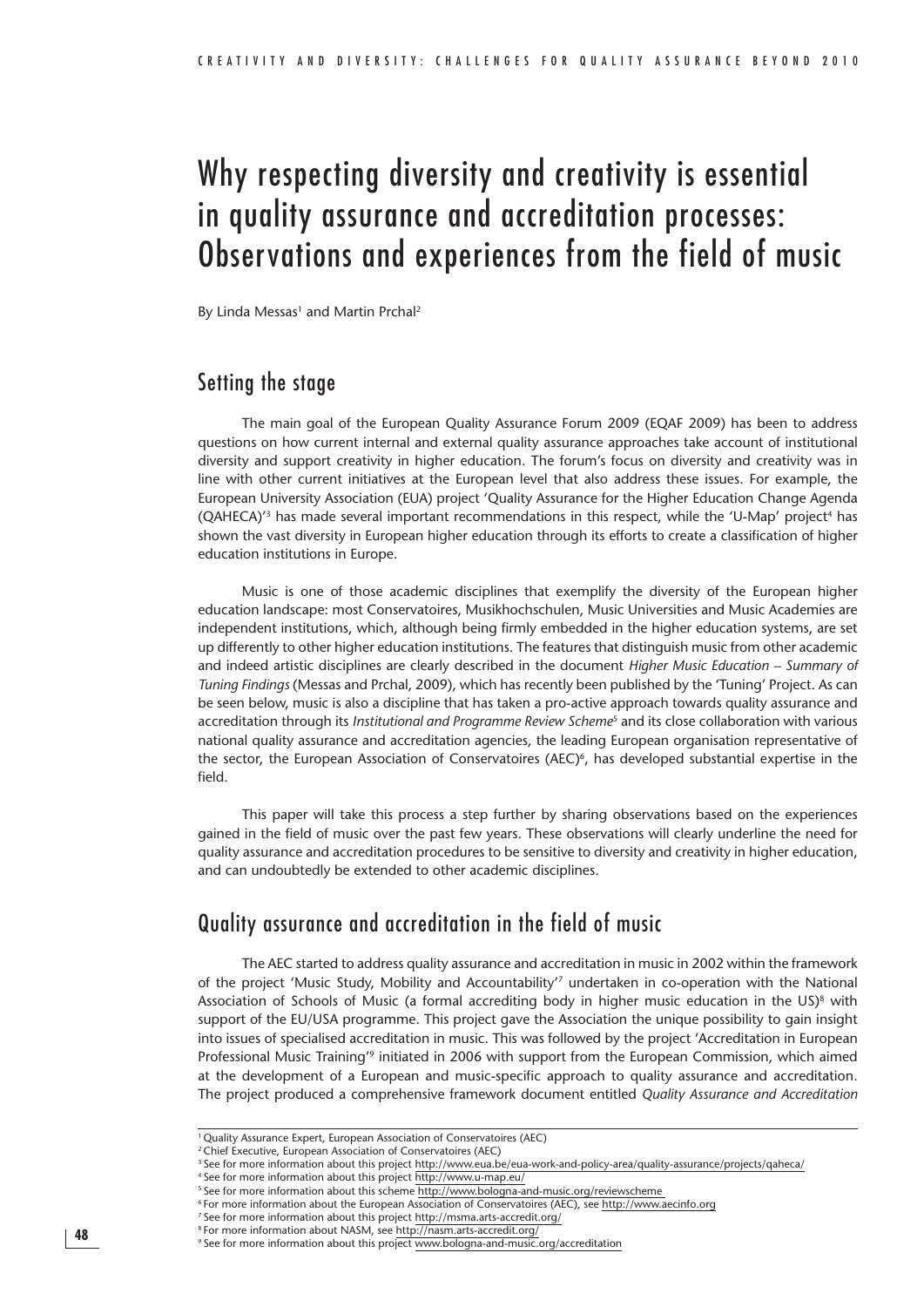*in Higher Music Education: Characteristics, Criteria and Procedures*10 with characteristics, reference points, criteria11, procedures, and a register of experts for external quality assurance and accreditation procedures in higher music education. Since 2007, the Accreditation Working Group, created within the Erasmus Network for Music 'Polifonia'12 is in charge of monitoring and further developing the use of the AEC Framework Document in the newly established *AEC Institutional and Programme Review Scheme.*

The *AEC Institutional and Programme Review Scheme* is designed as a European subject-specific peer review system in the field of music and consists of review visits performed by panels of experts with the aim of providing assistance to higher music education institutions in their quality enhancement activities. The scheme was tested through test review visits in institutions in Weimar, Oslo, Prague and Trieste during the spring of 2007. During the autumn of 2007, the AEC reviewed five music academies in Bosnia-and-Herzegovina, Montenegro and Serbia in the framework of a project financed by the Swedish international development cooperation agency Sida13. This was followed by two review visits in the Netherlands and Spain during the spring of 2008 in the framework of the 'Polifonia' Network. The institutions visited provided positive feedback about the reviews and in particular regarding the competence of the experts in the fields of music, the relevance of the AEC criteria, the experts' questions, remarks and suggestions to the institution, as well as the supportive atmosphere created by the critical but friendly panels. Reviews of one institution in the United Kingdom, four in Poland, one in Portugal, one in Singapore and one in Cyprus are scheduled for 2010.

In addition to the informal procedures of this scheme, the AEC framework is increasingly being used by national quality assurance or accreditation authorities in the execution of formal quality assurance or accreditation procedures in higher music education at the national level. The AEC has established several types of bilateral cooperation with national quality assurance and accreditation agencies in Europe:

- For certain procedures, the criteria of both the AEC and the national agency are compared and merged, and the AEC advises on international experts. The agency then uses these criteria and experts in its procedures. Such cooperation is currently in place with the Swiss Accreditation Agency OAQ, the Romanian Accreditation Agency ARACIS and the Centre for Quality Assessment in Higher Education in Lithuania for formal accreditation procedures in 2009 and 2010.
- In other procedures, the criteria are firstly merged, after which the AEC assembles a committee of international experts, undertakes the review visit and produces the final report of the visit to be submitted to the national agency for the accreditation decision. Such cooperation is in place with the German accreditation agencies ACQUIN and ZEVA, and was implemented for the first time for a review of a joint European programme in Germany in April 2009.

Apart from these activities initiated and implemented by the AEC, various members of the AEC community are being involved as peer experts in national quality assurance procedures in higher music education in various European countries. The experiences gained in these procedures are reported back to the Accreditation Working Group<sup>14</sup>, which has the task to monitor quality assurance or accreditation procedures both within and outside the AEC. Thus, a wealth of information on national developments is collected, compared and analysed, helping the AEC to oversee the European quality assurance or accreditation landscape.

## What have we learned and how can other fields learn from our experiences?

Based on these activities and experiences, a set of observations can be formulated that clearly indicate the existence of a high level of diversity in higher education and underline the need to take this diversity into consideration in quality assurance processes.

<sup>&</sup>lt;sup>10</sup> This document can be found at www.bologna-and-music.org/reviewscheme

<sup>&</sup>lt;sup>11</sup> Please note that criteria for both institutional and programme reviews have been developed and included in the AEC Framework Document.

<sup>&</sup>lt;sup>12</sup> See for more information about the 'Polifonia' project http://www.polifonia-tn.org

<sup>&</sup>lt;sup>13</sup> See for more information about this project www.aecinfo.org/sida

<sup>14</sup> See for more information about the 'Polifonia' Accreditation Working Group: http://www.polifonia-tn.org/accreditation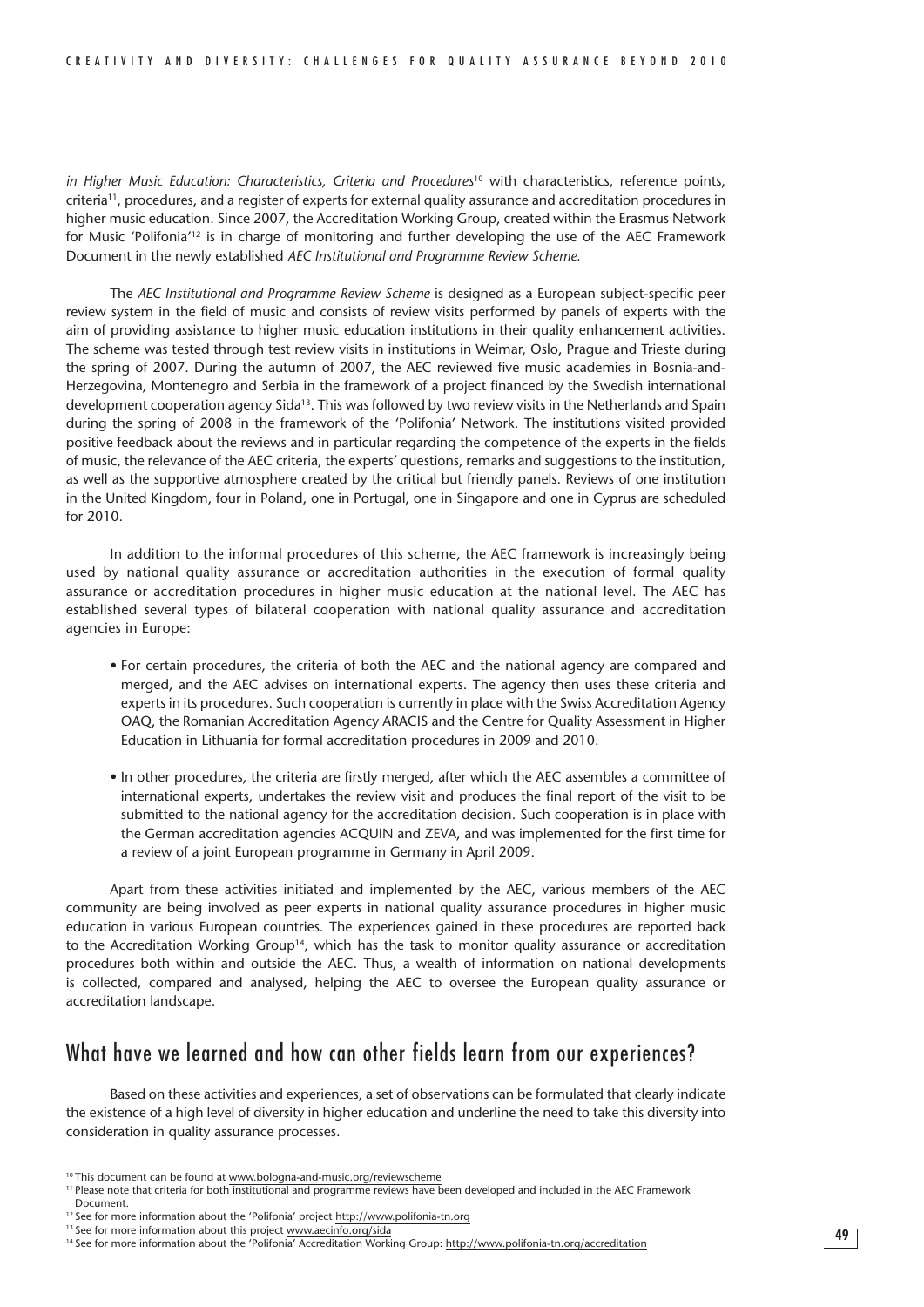#### Defining the term ´quality´

A certain distinction of the various types of and approaches to quality in higher education can be identified under the term "quality":

- 1. The quality of *products*, in which the main focus seems to be on the quality of the academic and artistic achievements of students and teachers
- 2. The quality of *processes*, e.g. the educational processes that are aimed at producing high quality products as mentioned in the previous point
- 3. The quality of *structures*, e.g. the organisational structures and resources that are meant to support the educational processes.

In music, the main focus has traditionally been on the first type of quality, which is the type visible to music professionals both inside and outside the institution, and to the public as well. For this purpose, music has developed a unique expertise for talking about and judging the quality of musical achievements through years of experience in audition panels, competitions committees and selection procedures. In order to achieve this first type of quality, institutions must also be effective in addressing the second and third types and, although this has been done successfully in institutions in different ways over the years, less time and attention has been given to preparing written formulations regarding the second and third types, especially those that justify institutional systems against an externally derived set of organisational and reporting expectations. Institutional time has been mainly focused on having procedural and structural systems serve students and field, rather than students and field being the instruments for validating procedural and structural systems. As some quality assurance systems (especially those operating at the institutional level) mainly seem to focus on the second and third types of quality, a danger of a misunderstanding between existing traditions and cultures on the one hand, and new approaches and systems on the other can emerge.

#### Being sensitive to disciplinary, cultural and contextual diversity

Various initiatives have made reference to the need for taking disciplinary, cultural and contextual diversity into account in quality assurance and accreditation processes. Already in 2005, an *AEC-NASM statement on the characteristics of an effective evaluation system for music schools and conservatoires* was produced as one of the outcomes of the 'Music Study, Mobility and Accountability' project. This statement mentioned that, in order to be effective in reviewing conservatoires with respect to music content and institutional mission, a review entity must "respect the natures, achievements, aspirations, and structures of individual institutions" (European Association of Conservatoires and National Association of Schools of Music, 2004).

More recently, EUA's QAHECA project formulated the following statement as its first recommendation based on the findings of the project:

First and foremost, quality assurance must always be context sensitive and thus individualised. When developing quality assurance processes HEIs and QA agencies need to take into account disciplinary characteristics, various organisational cultures, the historical position of the institution as well as the national context (EUA, 2009, p. 7).

Taking a view from a disciplinary perspective and based on the reality that there are still many hundreds if not thousands of specialist higher education institutions in Europe that focus on one or only a few disciplines, it is clear that an understanding of diversity in relation to discipline, culture and context is essential in quality assurance processes. Systems that are generic and use the same procedure for small specialised institutions as for large multidisciplinary higher education institutions with non-specialist experts (as recently observed in an institutional review in the UK), should therefore not be seen as examples of good practice. Such an approach forces small specialised institutions to invest a disproportionate part of their budget to set up a form of 'total quality management' with heavy quality control structures that will only slow down institutional development and be alien to their highly specific internal quality culture.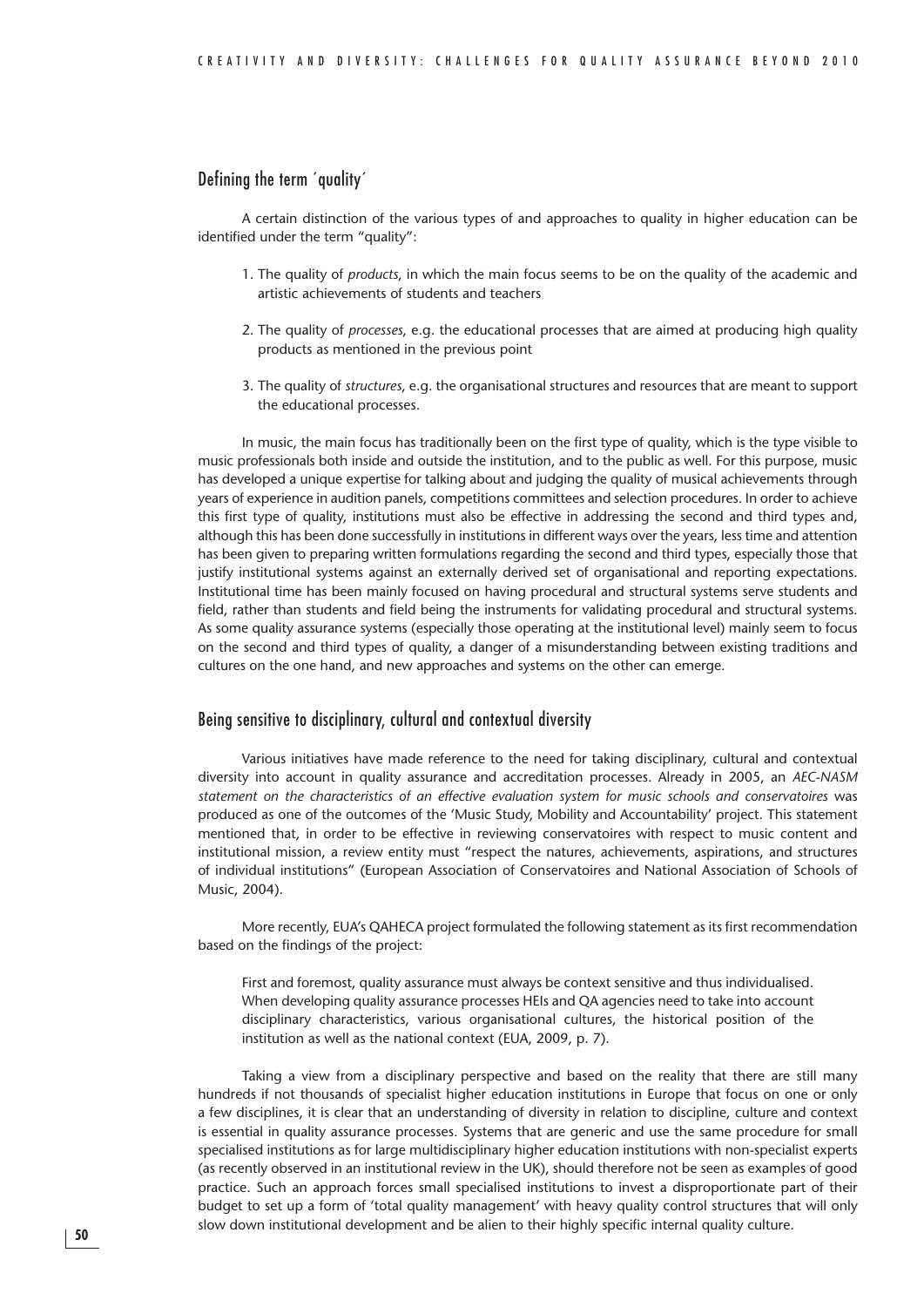A good example of how misunderstandings can occur when generic non-specialist procedures review music institutions revolves around the issue of student involvement and feedback. The individual approach of the training used in music institutions is intense and essential, with one-to-one teaching still one of the most effective methods of teaching in higher music education. When asked about their learning experience, music students are usually very positive because of this highly individual approach. Typically, they also express their satisfaction of having sufficient ways to provide feedback on their learning experience, which usually is given to teachers and programme leaders in an informal way. At the same time, because of the highly individual focus of their studies, music students are rarely interested in becoming involved in formal internal management and quality structures. In generic review procedures with non-specialist experts that are insensitive to this reality, the institution may be criticised for not having much student involvement in the formal internal structures. The institution may then be advised to implement robust formal structures that are alien to the informal institutional culture and may have a negative impact on the existing creative atmosphere. This does not mean that formal procedures are not important, but the role of informal feedback mechanisms, which in small institutions can sometimes be very effective, should be taken into account.

#### Endangering institutional creativity

In this context, it is also interesting to point out that the QAHECA project of EUA raised the question of how to avoid quality assurance and accreditation procedures endangering creative processes in institutions. One may dismiss this issue as being too abstract, but it was observed during the abovementioned institutional review procedure in the UK, in which the institution was going through a very exciting and creative process of reflection and change, putting its otherwise well structured internal review procedures temporarily on hold. This was severely questioned by the review panel and by doing so the review actually damaged the institution in its development. In the QAHECA project final report, it is rightly remarked that "The danger of trying to appease the agencies at the expense of institutional-based creativity does exist and HEIs and QA agencies should work together to diminish its likelihood" (EUA, 2009).

#### Separating content and process

Some quality assurance systems (especially those operating at the institutional level) claim they are only concerned with quality processes and not with the quality of the content. This leads to a superficial separation of process and content, which for subject-specific institutions is unhelpful, in their context the content defines the process. Therefore, the presence of subject-specific expertise on the review panel is essential in any procedure in such schools. In addition, even institutional reviews that claim to check process only will need to address content issues that are developed by the institution as a whole. Examples of such issues are the place of research in all cycles, or the coherence of the educational content between cycles. Again, these are issues that should be judged by subject-specialists.

The separation of content and process can also have negative effects on the involvement of students and teaching staff. It is evident that the expertise in quality assurance is constantly developing further: more and more quality assurance experts emerge, panel and student experts are being trained, and interviewees are being prepared, briefed and debriefed. As a consequence, a specialised jargon is developing that is increasingly not understood by 'ordinary' staff or students. Ideally, a good internal quality assurance system works well when questions can be asked of random individuals in the institution. If this is not the case and information is only gathered from documents and individuals that are prepared, trained and briefed, there is a danger of the quality process separating itself from everyday reality and becoming an abstract superficial circus with a goal unto itself. Quality assurance agencies should make an effort to understand 'the language' of the institution being reviewed, instead of students and staff in institutions having to adapt to the highly specialised language developed and used by quality assurance experts.

#### Balance between assurance and enhancement

Another important issue is the balance between assurance and enhancement. Experiences with the Dutch accreditation system at the programme level show how quality assurance agencies are often